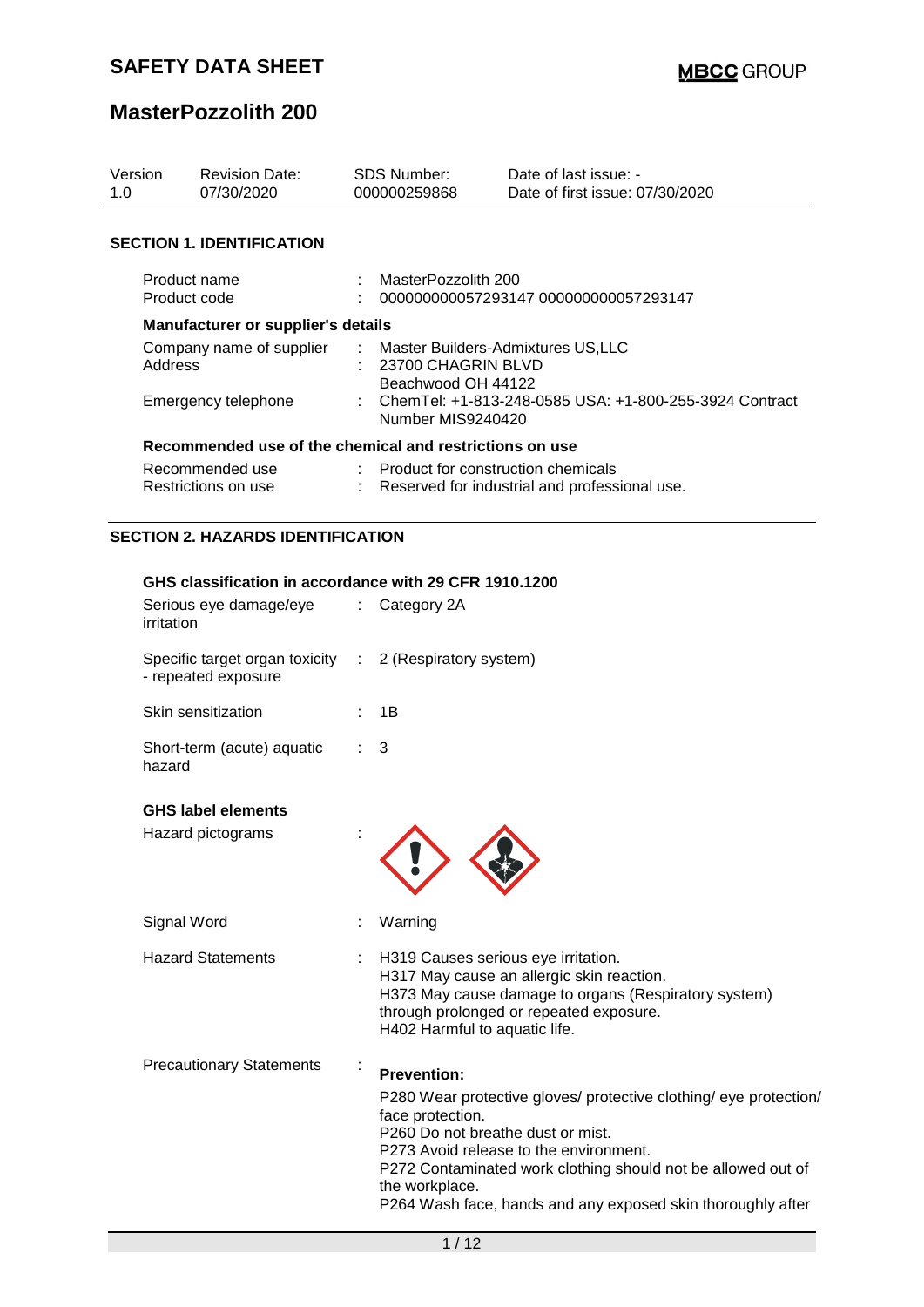| Version<br>1.0 | <b>Revision Date:</b><br>07/30/2020 | <b>SDS Number:</b><br>000000259868                                                                                                      | Date of last issue: -<br>Date of first issue: 07/30/2020                                                                                                                                                                                                                                                                                                                                                                                           |
|----------------|-------------------------------------|-----------------------------------------------------------------------------------------------------------------------------------------|----------------------------------------------------------------------------------------------------------------------------------------------------------------------------------------------------------------------------------------------------------------------------------------------------------------------------------------------------------------------------------------------------------------------------------------------------|
|                |                                     | handling.                                                                                                                               |                                                                                                                                                                                                                                                                                                                                                                                                                                                    |
|                |                                     | Response:<br>to do. Continue rinsing.<br>and water.<br>CENTER or doctor/physician.<br>reuse.<br>or doctor/physician.<br>CENTER/ doctor. | P305 + P351 + P338 IF IN EYES: Rinse cautiously with water<br>for several minutes. Remove contact lenses, if present and easy<br>P303 + P352 IF ON SKIN (or hair): Wash with plenty of soap<br>P333 + P311 If skin irritation or rash occurs: Call a POISON<br>P362 + P364 Take off contaminated clothing and wash it before<br>P337 + P311 If eye irritation persists: Call a POISON CENTER<br>P308 + P311 IF exposed or concerned: Call a POISON |
|                |                                     | Disposal:<br>waste collection point.                                                                                                    | P501 Dispose of contents/container to appropriate hazardous                                                                                                                                                                                                                                                                                                                                                                                        |

### **Other hazards**

No data available.

### **SECTION 3. COMPOSITION/INFORMATION ON INGREDIENTS**

Chemical nature : No data available.

| <b>Components</b>                                                |                |                       |
|------------------------------------------------------------------|----------------|-----------------------|
| Chemical name                                                    | CAS-No.        | Concentration (% w/w) |
| 2,2'-iminodiethanol                                              | $111 - 42 - 2$ | $>= 0 - 3$            |
| 2-phenylphenol (ISO)biphenyl-2-ol; 2- 90-43-7<br>hydroxybiphenyl |                | $>= 0 - 1$            |
| 4-chloro-3-methyl phenol                                         | 59-50-7        | $>= 0 - 0.3$          |
| sodium-2-biphenylate                                             | 132-27-4       | $>= 0 - 0.3$          |
| sodium hydroxide                                                 | 1310-73-2      | $>= 0 - 0.3$          |
| 2,2',2"-nitrilotriethanol                                        | 102-71-6       | $>= 0 - 15$           |

#### **SECTION 4. FIRST AID MEASURES**

| General advice          | Move out of dangerous area.<br>Show this material safety data sheet to the doctor in attend-<br>ance.<br>Do not leave the victim unattended. |
|-------------------------|----------------------------------------------------------------------------------------------------------------------------------------------|
| If inhaled              | : If unconscious, place in recovery position and seek medical<br>advice.                                                                     |
|                         | If symptoms persist, call a physician.                                                                                                       |
| In case of skin contact | : If skin irritation persists, call a physician.                                                                                             |
|                         | If on skin, rinse well with water.                                                                                                           |
|                         | If on clothes, remove clothes.                                                                                                               |
| In case of eye contact  | : Immediately flush eye(s) with plenty of water.<br>Remove contact lenses.<br>Protect unharmed eye.                                          |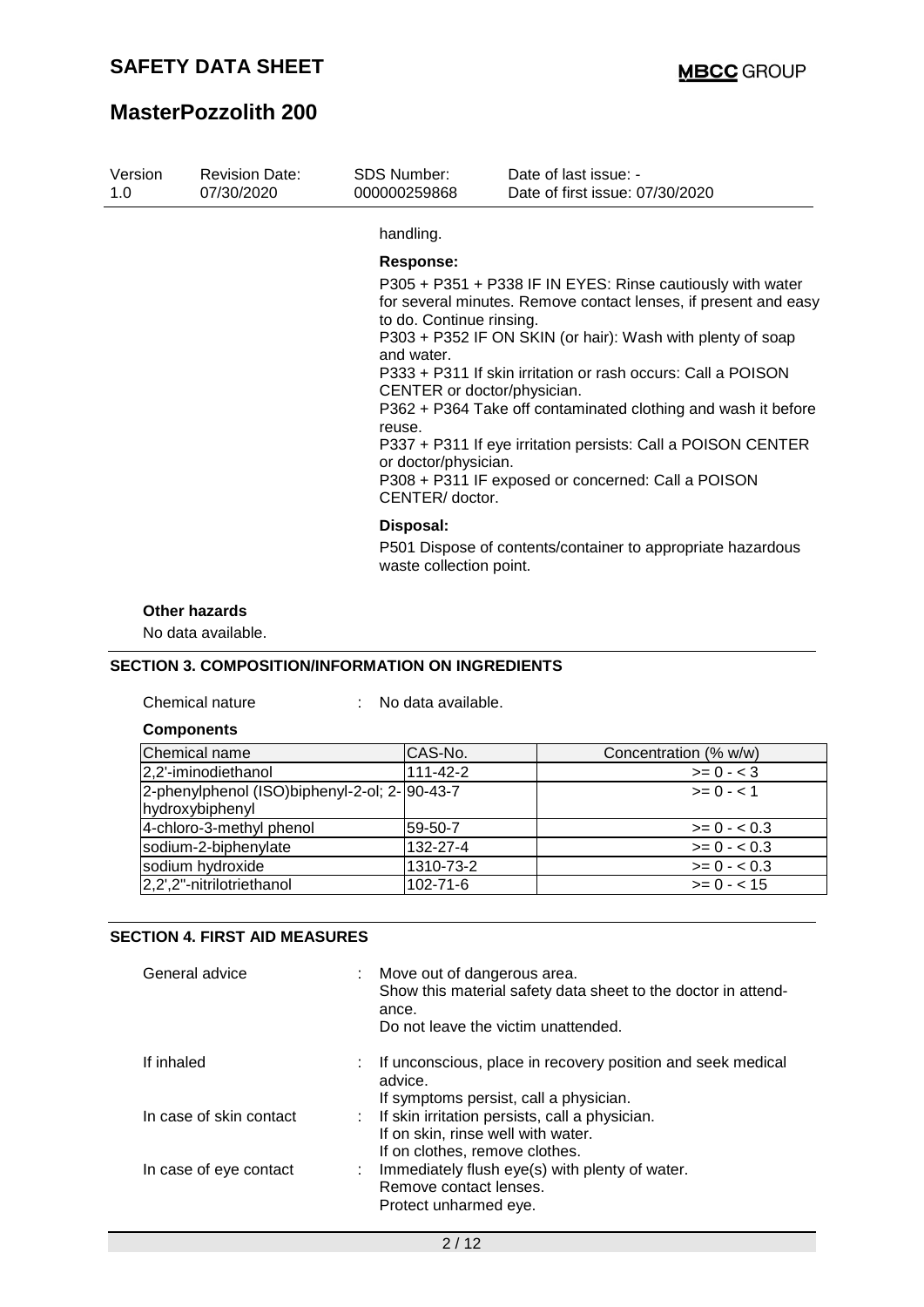| Version<br>1.0 | <b>Revision Date:</b><br>07/30/2020                    | <b>SDS Number:</b><br>000000259868                                                                             | Date of last issue: -<br>Date of first issue: 07/30/2020                                                                                                        |
|----------------|--------------------------------------------------------|----------------------------------------------------------------------------------------------------------------|-----------------------------------------------------------------------------------------------------------------------------------------------------------------|
| If swallowed   |                                                        | Keep eye wide open while rinsing.<br>Keep respiratory tract clear.                                             | If eye irritation persists, consult a specialist.<br>: Clean mouth with water and drink afterwards plenty of water.<br>Do not give milk or alcoholic beverages. |
| delayed        | Most important symptoms<br>and effects, both acute and | Take victim immediately to hospital.<br>May cause an allergic skin reaction.<br>Causes serious eye irritation. | Never give anything by mouth to an unconscious person.<br>If symptoms persist, call a physician.                                                                |
|                | Notes to physician                                     | Treat symptomatically.                                                                                         |                                                                                                                                                                 |

#### **SECTION 5. FIRE-FIGHTING MEASURES**

| Suitable extinguishing media :                      | Water spray<br>Foam<br>Dry powder<br>Carbon dioxide (CO2)                                                                                                                                                                       |
|-----------------------------------------------------|---------------------------------------------------------------------------------------------------------------------------------------------------------------------------------------------------------------------------------|
| Unsuitable extinguishing<br>media                   | : High volume water jet                                                                                                                                                                                                         |
| Specific hazards during fire<br>fighting            | : Do not allow run-off from fire fighting to enter drains or water<br>courses.                                                                                                                                                  |
| Further information                                 | : Collect contaminated fire extinguishing water separately. This<br>must not be discharged into drains.<br>Fire residues and contaminated fire extinguishing water must<br>be disposed of in accordance with local regulations. |
| Special protective equipment :<br>for fire-fighters | Wear self-contained breathing apparatus for firefighting if nec-<br>essary.                                                                                                                                                     |

### **SECTION 6. ACCIDENTAL RELEASE MEASURES**

| tive equipment and emer-<br>gency procedures             | Personal precautions, protec- : Use personal protective equipment.                                                                                                                         |
|----------------------------------------------------------|--------------------------------------------------------------------------------------------------------------------------------------------------------------------------------------------|
| Environmental precautions<br>÷.                          | Prevent product from entering drains.<br>Prevent further leakage or spillage if safe to do so.<br>If the product contaminates rivers and lakes or drains inform<br>respective authorities. |
| Methods and materials for<br>containment and cleaning up | Soak up with inert absorbent material (e.g. sand, silica gel,<br>acid binder, universal binder, sawdust).<br>Keep in suitable, closed containers for disposal.                             |

## **SECTION 7. HANDLING AND STORAGE**

| fire and explosion      | Advice on protection against : Normal measures for preventive fire protection.                                                                                         |
|-------------------------|------------------------------------------------------------------------------------------------------------------------------------------------------------------------|
| Advice on safe handling | Do not breathe vapors/dust.<br>Avoid exposure - obtain special instructions before use.<br>Avoid contact with skin and eyes.<br>For personal protection see section 8. |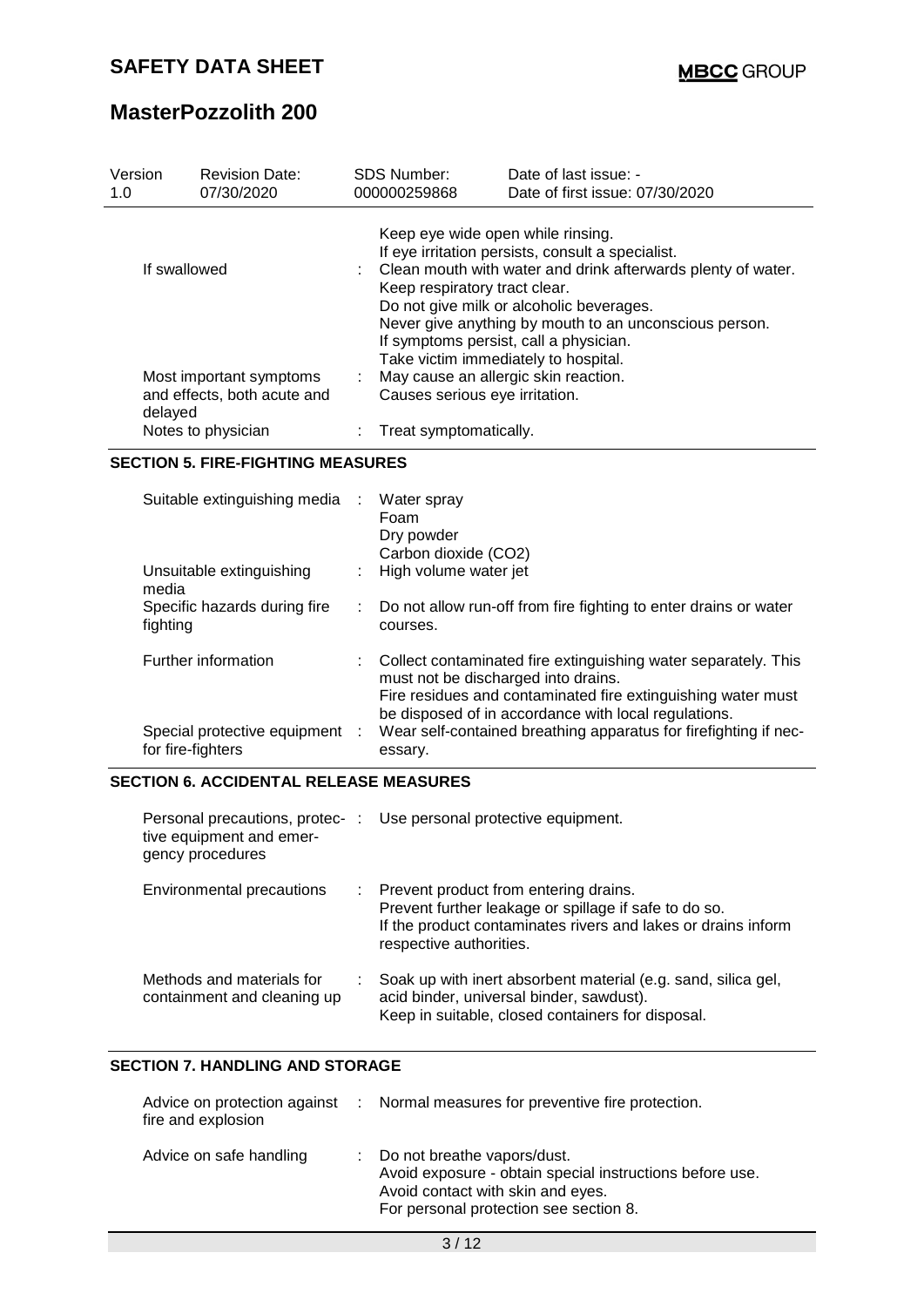| Version<br>1.0 | <b>Revision Date:</b><br>07/30/2020                                           |   | <b>SDS Number:</b><br>000000259868                                                | Date of last issue: -<br>Date of first issue: 07/30/2020                                                                                                                                                                                                                                                                     |
|----------------|-------------------------------------------------------------------------------|---|-----------------------------------------------------------------------------------|------------------------------------------------------------------------------------------------------------------------------------------------------------------------------------------------------------------------------------------------------------------------------------------------------------------------------|
|                |                                                                               |   | plication area.<br>regulations.<br>used.                                          | Smoking, eating and drinking should be prohibited in the ap-<br>Dispose of rinse water in accordance with local and national<br>Persons susceptible to skin sensitization problems or asthma,<br>allergies, chronic or recurrent respiratory disease should not<br>be employed in any process in which this mixture is being |
|                | Conditions for safe storage<br>Further information on stor-<br>age conditions | ÷ | place.<br>kept upright to prevent leakage.<br>the technological safety standards. | Keep container tightly closed in a dry and well-ventilated<br>Containers which are opened must be carefully resealed and<br>Electrical installations / working materials must comply with<br>Keep only in the original container in a cool, dry, well-<br>ventilated place away from ignition sources, heat or flame.        |
|                | Materials to avoid                                                            |   | Protect from direct sunlight.<br>No applicable information available.             |                                                                                                                                                                                                                                                                                                                              |
| perature       | Recommended storage tem- :                                                    |   | 32 °F / 0 °C                                                                      |                                                                                                                                                                                                                                                                                                                              |
|                | Further information on stor-<br>age stability                                 |   | Minimum storage temperature:                                                      |                                                                                                                                                                                                                                                                                                                              |

### **SECTION 8. EXPOSURE CONTROLS/PERSONAL PROTECTION**

### **Ingredients with workplace control parameters**

| Components                | CAS-No.        | Value type       | Control parame-    | <b>Basis</b>     |
|---------------------------|----------------|------------------|--------------------|------------------|
|                           |                | (Form of         | ters / Permissible |                  |
|                           |                | exposure)        | concentration      |                  |
| 2,2',2"-nitrilotriethanol | $102 - 71 - 6$ | <b>TWA value</b> | $5$ mg/m $3$       | <b>ACGIHTLV</b>  |
|                           |                | <b>TWA</b>       | $5$ mg/m $3$       | <b>ACGIH</b>     |
| 2,2'-iminodiethanol       | 111-42-2       | <b>TWA value</b> | 1 $mg/m3$          | <b>ACGIHTLV</b>  |
|                           |                | (Inhalable       |                    |                  |
|                           |                | fraction and     |                    |                  |
|                           |                | vapor)           |                    |                  |
|                           |                | Skin Desig-      |                    | <b>ACGIHTLV</b>  |
|                           |                | nation (In-      |                    |                  |
|                           |                | halable frac-    |                    |                  |
|                           |                | tion and va-     |                    |                  |
|                           |                | por)             |                    |                  |
|                           |                | <b>REL</b> value | 3 ppm              | <b>NIOSH</b>     |
|                           |                |                  | 15 mg/m3           |                  |
|                           |                | <b>TWA value</b> | 3 ppm              | <b>29 CFR</b>    |
|                           |                |                  | $15 \text{ mg/m}$  | 1910.1000        |
|                           |                |                  |                    | (Table Z-1-A)    |
|                           |                | TWA (Inhal-      | 1 $mg/m3$          | <b>ACGIH</b>     |
|                           |                | able fraction    |                    |                  |
|                           |                | and vapor)       |                    |                  |
|                           |                | <b>TWA</b>       | 3 ppm              | <b>NIOSH REL</b> |
|                           |                |                  | 15 mg/m3           |                  |
|                           |                | <b>TWA</b>       | 3 ppm              | OSHA P0          |
|                           |                |                  | 15 mg/m3           |                  |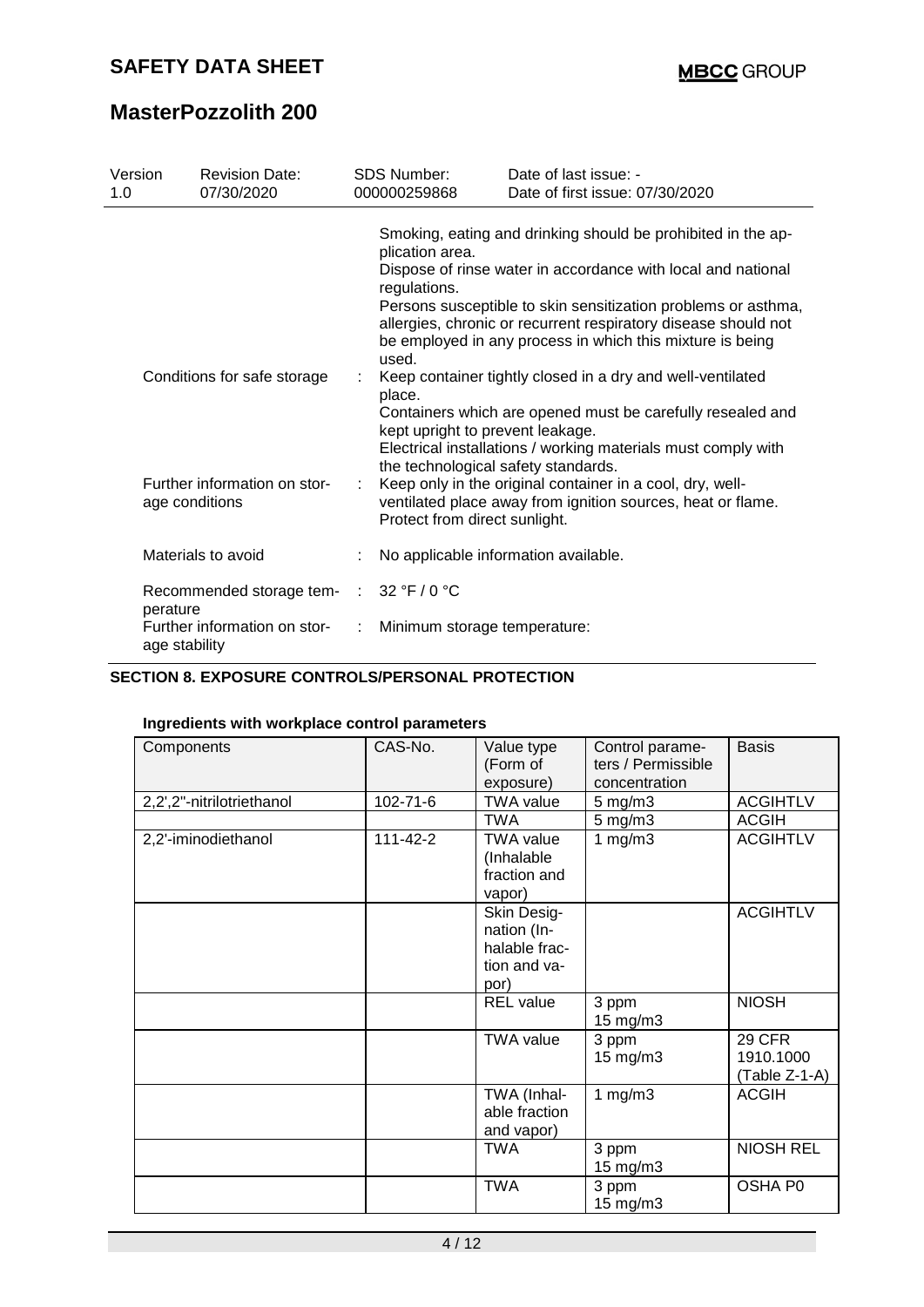| Version<br>1.0 | <b>Revision Date:</b><br>07/30/2020 |   | <b>SDS Number:</b><br>000000259868                                                                                                         |                                                                   | Date of last issue: -<br>Date of first issue: 07/30/2020                                                                                                                 |                                      |  |
|----------------|-------------------------------------|---|--------------------------------------------------------------------------------------------------------------------------------------------|-------------------------------------------------------------------|--------------------------------------------------------------------------------------------------------------------------------------------------------------------------|--------------------------------------|--|
|                |                                     |   |                                                                                                                                            |                                                                   |                                                                                                                                                                          |                                      |  |
|                | sodium hydroxide                    |   | 1310-73-2                                                                                                                                  | <b>CLV</b>                                                        | $2$ mg/m $3$                                                                                                                                                             | <b>ACGIHTLV</b>                      |  |
|                |                                     |   |                                                                                                                                            | Ceil_Time                                                         | $2$ mg/m $3$                                                                                                                                                             | <b>NIOSH</b>                         |  |
|                |                                     |   |                                                                                                                                            | PEL                                                               | $2$ mg/m $3$                                                                                                                                                             | 29 CFR<br>1910.1000<br>(Table Z-1)   |  |
|                |                                     |   |                                                                                                                                            | <b>CLV</b>                                                        | $2$ mg/m $3$                                                                                                                                                             | 29 CFR<br>1910.1000<br>(Table Z-1-A) |  |
|                |                                     |   |                                                                                                                                            | $\mathsf C$                                                       | $2$ mg/m $3$                                                                                                                                                             | <b>ACGIH</b>                         |  |
|                |                                     |   |                                                                                                                                            | $\mathsf{C}$                                                      | $2$ mg/m $3$                                                                                                                                                             | <b>NIOSH REL</b>                     |  |
|                |                                     |   |                                                                                                                                            | <b>TWA</b>                                                        | $2 \text{ mg/m}$                                                                                                                                                         | OSHA Z-1                             |  |
|                |                                     |   |                                                                                                                                            | C                                                                 | $2$ mg/m $3$                                                                                                                                                             | OSHA P0                              |  |
|                | <b>Engineering measures</b>         |   |                                                                                                                                            | No applicable information available.                              |                                                                                                                                                                          |                                      |  |
|                | Personal protective equipment       |   |                                                                                                                                            |                                                                   |                                                                                                                                                                          |                                      |  |
|                | Respiratory protection              |   | When workers are facing concentrations above the occupa-<br>tional exposure limits they must use appropriate certified<br>respirators.     |                                                                   |                                                                                                                                                                          |                                      |  |
|                | Hand protection                     |   |                                                                                                                                            |                                                                   |                                                                                                                                                                          |                                      |  |
|                | Remarks                             |   | The suitability for a specific workplace should be discussed<br>with the producers of the protective gloves.                               |                                                                   |                                                                                                                                                                          |                                      |  |
|                | Eye protection                      |   | problems.                                                                                                                                  | Eye wash bottle with pure water<br>Tightly fitting safety goggles | Wear face-shield and protective suit for abnormal processing                                                                                                             |                                      |  |
|                | Skin and body protection            |   | Impervious clothing<br>Choose body protection according to the amount and con-<br>centration of the dangerous substance at the work place. |                                                                   |                                                                                                                                                                          |                                      |  |
|                | Protective measures                 | ÷ |                                                                                                                                            | Do not inhale gases/vapours/aerosols.                             | Avoid contact with the skin, eyes and clothing.<br>Avoid exposure - obtain special instructions before use.<br>Handle in accordance with good building materials hygiene |                                      |  |
|                |                                     |   | and safety practice.                                                                                                                       |                                                                   | Wearing of closed work clothing is recommended.                                                                                                                          |                                      |  |

| Appearance    | ÷  | liquid                               |
|---------------|----|--------------------------------------|
| Color         | ÷  | dark brown                           |
| Odor          | ÷  | musty                                |
| рH            |    | $: 6 - 11$                           |
| Melting point | ÷. | No applicable information available. |
| Boiling point |    | : $216 °F / 102 °C$                  |
| Flash point   | ÷  | does not flash                       |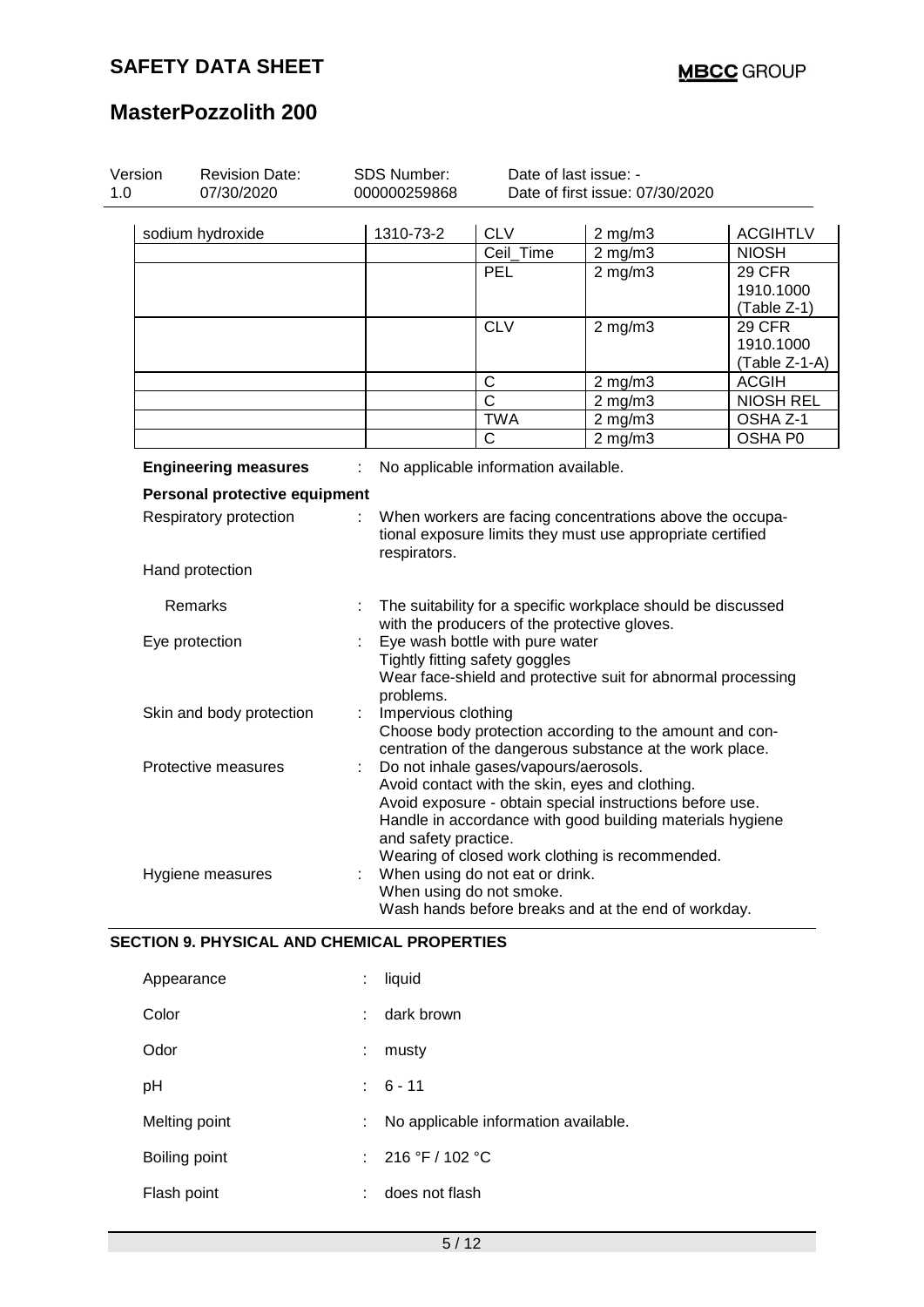## **SAFETY DATA SHEET**

# **MasterPozzolith 200**

| 1.0 | Version<br><b>Revision Date:</b><br>07/30/2020      |   | SDS Number:<br>000000259868                  | Date of last issue: -<br>Date of first issue: 07/30/2020         |
|-----|-----------------------------------------------------|---|----------------------------------------------|------------------------------------------------------------------|
|     |                                                     |   |                                              |                                                                  |
|     | Evaporation rate                                    |   |                                              | No applicable information available.                             |
|     | Flammability (solid, gas)                           |   | not determined                               |                                                                  |
|     | Upper explosion limit / Upper<br>flammability limit | ÷ |                                              | No applicable information available.                             |
|     | Lower explosion limit / Lower<br>flammability limit | ÷ |                                              | No applicable information available.                             |
|     | Vapor pressure                                      |   | No data available                            |                                                                  |
|     | Relative vapor density                              |   | Heavier than air.                            |                                                                  |
|     | Relative density                                    |   |                                              | No applicable information available.                             |
|     | Density                                             | ÷ | 1.13 g/cm3 (68 $\degree$ F / 20 $\degree$ C) |                                                                  |
|     | <b>Bulk density</b>                                 |   | not applicable                               |                                                                  |
|     | Solubility(ies)<br>Water solubility                 |   | soluble                                      |                                                                  |
|     | Solubility in other solvents                        | ÷ |                                              | No applicable information available.                             |
|     | Partition coefficient: n-<br>octanol/water          |   | not applicable                               |                                                                  |
|     | Autoignition temperature                            | ÷ | not applicable                               |                                                                  |
|     | Decomposition temperature                           | ÷ | scribed/indicated.                           | No decomposition if stored and handled as pre-                   |
|     | Viscosity                                           |   |                                              |                                                                  |
|     | Viscosity, dynamic                                  |   |                                              | No applicable information available.                             |
|     | Viscosity, kinematic                                |   |                                              | No applicable information available.                             |
|     | <b>Explosive properties</b>                         |   | Not explosive<br>Not explosive               |                                                                  |
|     | Oxidizing properties                                |   | as oxidizing.                                | Based on its structural properties the product is not classified |
|     | Sublimation point                                   |   |                                              | No applicable information available.                             |
|     | Molecular weight                                    |   | No data available                            |                                                                  |
|     |                                                     |   |                                              |                                                                  |

## **SECTION 10. STABILITY AND REACTIVITY**

| Reactivity                     | No decomposition if stored and applied as directed. |
|--------------------------------|-----------------------------------------------------|
| Chemical stability             | No decomposition if stored and applied as directed. |
| Possibility of hazardous reac- | No decomposition if stored and applied as directed. |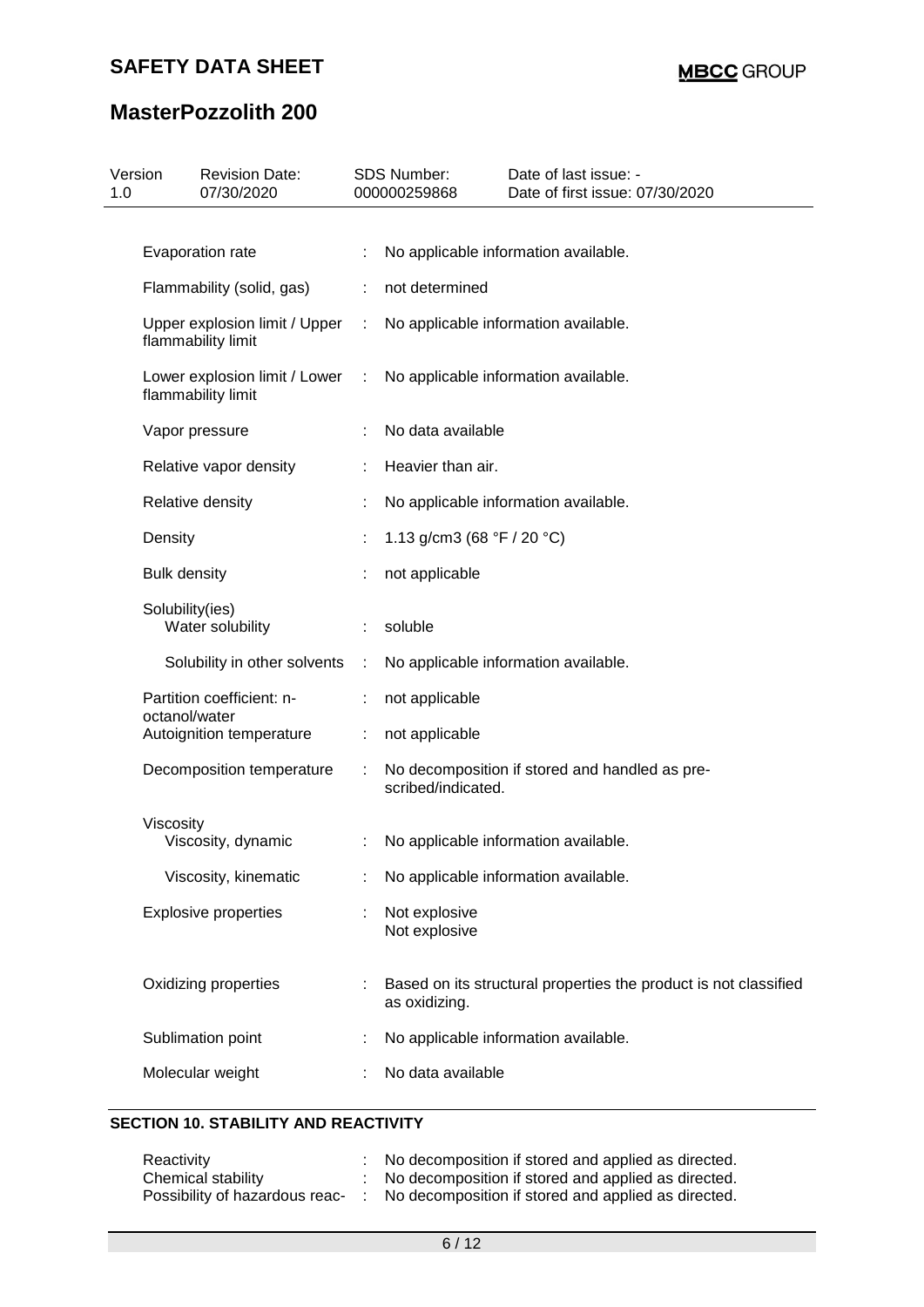| Version<br>1.0 | <b>Revision Date:</b><br>07/30/2020                                                           |    | <b>SDS Number:</b><br>000000259868                                                                            | Date of last issue: -<br>Date of first issue: 07/30/2020                                               |  |  |  |  |
|----------------|-----------------------------------------------------------------------------------------------|----|---------------------------------------------------------------------------------------------------------------|--------------------------------------------------------------------------------------------------------|--|--|--|--|
|                | tions<br>Conditions to avoid<br>Incompatible materials<br>Hazardous decomposition<br>products |    | Strong acids<br>Strong bases<br>Strong oxidizing agents<br>Strong reducing agents<br>as prescribed/indicated. | See SDS section 7 - Handling and storage.<br>No hazardous decomposition products if stored and handled |  |  |  |  |
|                | <b>SECTION 11. TOXICOLOGICAL INFORMATION</b>                                                  |    |                                                                                                               |                                                                                                        |  |  |  |  |
|                | <b>Acute toxicity</b><br>Not classified based on available information.                       |    |                                                                                                               |                                                                                                        |  |  |  |  |
|                | <b>Product:</b>                                                                               |    |                                                                                                               |                                                                                                        |  |  |  |  |
|                | Acute oral toxicity                                                                           | ÷. |                                                                                                               | Remarks: No applicable information available.                                                          |  |  |  |  |
|                | Acute inhalation toxicity                                                                     | t. |                                                                                                               | Remarks: No applicable information available.                                                          |  |  |  |  |
|                | Acute dermal toxicity                                                                         | ÷. |                                                                                                               | Remarks: No applicable information available.                                                          |  |  |  |  |
|                | <b>Skin corrosion/irritation</b><br>Not classified based on available information.            |    |                                                                                                               |                                                                                                        |  |  |  |  |
|                | Product:                                                                                      |    |                                                                                                               |                                                                                                        |  |  |  |  |
|                | Remarks                                                                                       |    |                                                                                                               | May cause skin irritation and/or dermatitis.                                                           |  |  |  |  |
|                | Serious eye damage/eye irritation<br>Causes serious eye irritation.                           |    |                                                                                                               |                                                                                                        |  |  |  |  |
|                | <b>Product:</b><br>Remarks                                                                    |    |                                                                                                               | May cause irreversible eye damage.                                                                     |  |  |  |  |
|                | Respiratory or skin sensitization                                                             |    |                                                                                                               |                                                                                                        |  |  |  |  |
|                | <b>Skin sensitization</b><br>May cause an allergic skin reaction.                             |    |                                                                                                               |                                                                                                        |  |  |  |  |
|                | <b>Respiratory sensitization</b><br>Not classified based on available information.            |    |                                                                                                               |                                                                                                        |  |  |  |  |
|                | Product:<br><b>Remarks</b>                                                                    |    | Causes sensitization.                                                                                         |                                                                                                        |  |  |  |  |
|                | Germ cell mutagenicity                                                                        |    |                                                                                                               |                                                                                                        |  |  |  |  |
|                | Not classified based on available information.                                                |    |                                                                                                               |                                                                                                        |  |  |  |  |
|                | Carcinogenicity                                                                               |    |                                                                                                               |                                                                                                        |  |  |  |  |
|                | Not classified based on available information.                                                |    |                                                                                                               |                                                                                                        |  |  |  |  |

## **Reproductive toxicity**

Not classified based on available information.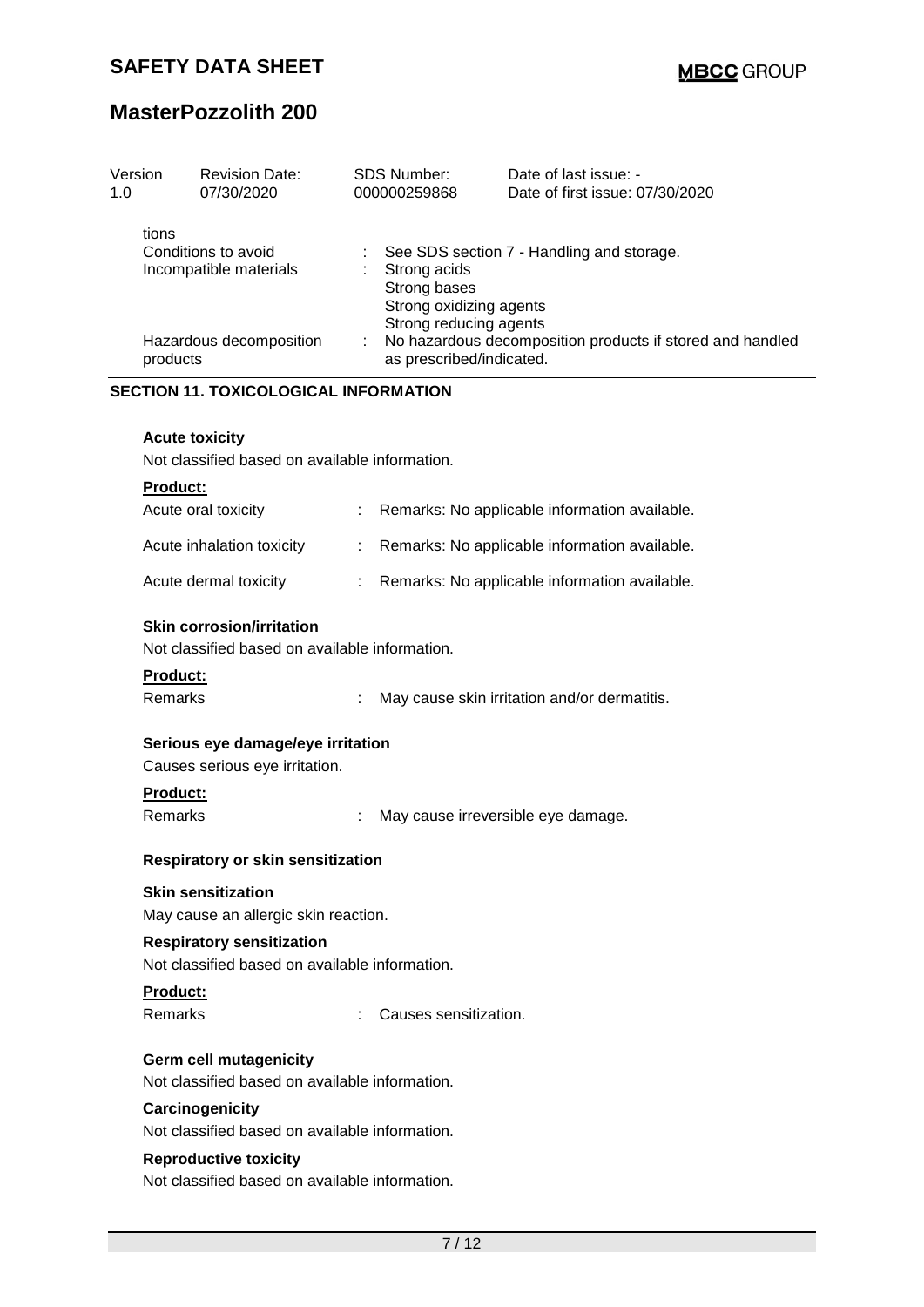## **SAFETY DATA SHEET**

# **MasterPozzolith 200**

| 1.0 | Version                                                                       | <b>Revision Date:</b><br>07/30/2020                                             |    | <b>SDS Number:</b><br>000000259868                             | Date of last issue: -<br>Date of first issue: 07/30/2020     |  |  |
|-----|-------------------------------------------------------------------------------|---------------------------------------------------------------------------------|----|----------------------------------------------------------------|--------------------------------------------------------------|--|--|
|     | <b>STOT-single exposure</b><br>Not classified based on available information. |                                                                                 |    |                                                                |                                                              |  |  |
|     |                                                                               | <b>STOT-repeated exposure</b><br>Not classified based on available information. |    |                                                                |                                                              |  |  |
|     | <b>Aspiration toxicity</b><br>Not classified based on available information.  |                                                                                 |    |                                                                |                                                              |  |  |
|     |                                                                               | <b>Further information</b>                                                      |    |                                                                |                                                              |  |  |
|     | Product:<br>Remarks                                                           |                                                                                 | ÷. | No data available                                              |                                                              |  |  |
|     |                                                                               | <b>SECTION 12. ECOLOGICAL INFORMATION</b>                                       |    |                                                                |                                                              |  |  |
|     | <b>Ecotoxicity</b>                                                            | No data available                                                               |    |                                                                |                                                              |  |  |
|     |                                                                               | <b>Persistence and degradability</b><br>No data available                       |    |                                                                |                                                              |  |  |
|     | <b>Bioaccumulative potential</b>                                              |                                                                                 |    |                                                                |                                                              |  |  |
|     | Components:                                                                   |                                                                                 |    |                                                                |                                                              |  |  |
|     | octanol/water                                                                 | 2,2'-iminodiethanol:<br>Partition coefficient: n-                               |    | log Pow: -2.18 (77 °F / 25 °C)<br>pH: 7.1<br>method<br>GLP: no | Method: Partition coefficient (n-octanol/water), Shake-flask |  |  |
|     | octanol/water                                                                 | 4-chloro-3-methyl phenol:<br>Partition coefficient: n-                          |    | log Pow: 2.7 (77 °F / 25 °C)<br>Method: other (calculated)     |                                                              |  |  |
|     | octanol/water                                                                 | sodium-2-biphenylate:<br>Partition coefficient: n-                              |    | log Pow: 0.59 (77 °F / 25 °C)<br>Method: other (calculated)    |                                                              |  |  |
|     | octanol/water                                                                 | sodium hydroxide:<br>Partition coefficient: n-                                  | ÷. |                                                                | Remarks: Study scientifically not justified.                 |  |  |
|     | octanol/water                                                                 | 2,2',2"-nitrilotriethanol:<br>Partition coefficient: n-                         |    | log Pow: -2.3 (77 °F / 25 °C)<br>pH: 7.1<br>method<br>GLP: no  | Method: Partition coefficient (n-octanol/water), Shake-flask |  |  |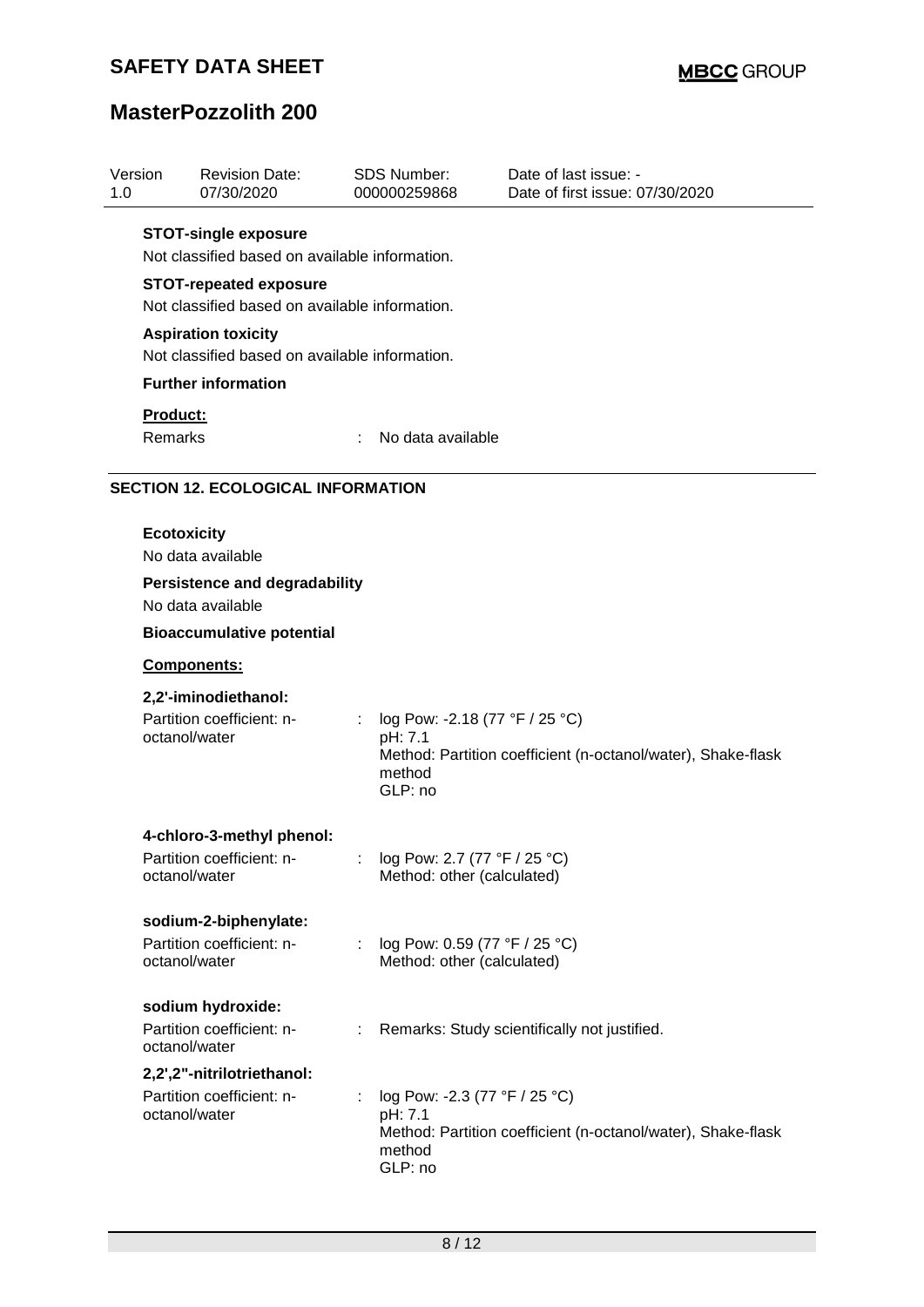| Version<br>1.0 | <b>Revision Date:</b><br>07/30/2020                       | <b>SDS Number:</b><br>000000259868 | Date of last issue: -<br>Date of first issue: 07/30/2020                                                                                                                                  |
|----------------|-----------------------------------------------------------|------------------------------------|-------------------------------------------------------------------------------------------------------------------------------------------------------------------------------------------|
|                | <b>Mobility in soil</b><br>No data available              |                                    |                                                                                                                                                                                           |
|                | Other adverse effects                                     |                                    |                                                                                                                                                                                           |
|                | <b>Product:</b><br>Additional ecological infor-<br>mation | Harmful to aquatic life.           | An environmental hazard cannot be excluded in the event of<br>unprofessional handling or disposal.                                                                                        |
|                | <b>SECTION 13. DISPOSAL CONSIDERATIONS</b>                |                                    |                                                                                                                                                                                           |
|                | <b>Disposal methods</b>                                   |                                    |                                                                                                                                                                                           |
|                | Waste from residues                                       | cal or used container.<br>tions.   | Do not contaminate ponds, waterways or ditches with chemi-<br>Dispose of in accordance with national, state and local regula-<br>Do not discharge into drains/surface waters/groundwater. |
|                | Contaminated packaging                                    |                                    | Contaminated packaging should be emptied as far as possible                                                                                                                               |

and disposed of in the same manner as the sub-

#### **SECTION 14. TRANSPORT INFORMATION**

#### **International Regulations**

#### **UNRTDG**

Not regulated as a dangerous good

#### **IATA-DGR**

Not regulated as a dangerous good

#### **IMDG-Code**

Not regulated as a dangerous good

### **Transport in bulk according to Annex II of MARPOL 73/78 and the IBC Code**

stance/product.

Not applicable for product as supplied.

### **Domestic regulation**

**49 CFR**

Not regulated as a dangerous good

### **SECTION 15. REGULATORY INFORMATION**

#### **US State Regulations**

| Pennsylvania Right To Know      |                |
|---------------------------------|----------------|
| 2,2',2"-nitrilotriethanol       | 102-71-6       |
| 2,2'-iminodiethanol             | 111-42-2       |
| <b>New Jersey Right To Know</b> |                |
| 2,2',2"-nitrilotriethanol       | $102 - 71 - 6$ |
| 2,2'-iminodiethanol             | $111 - 42 - 2$ |
| sodium-2-biphenylate            | 132-27-4       |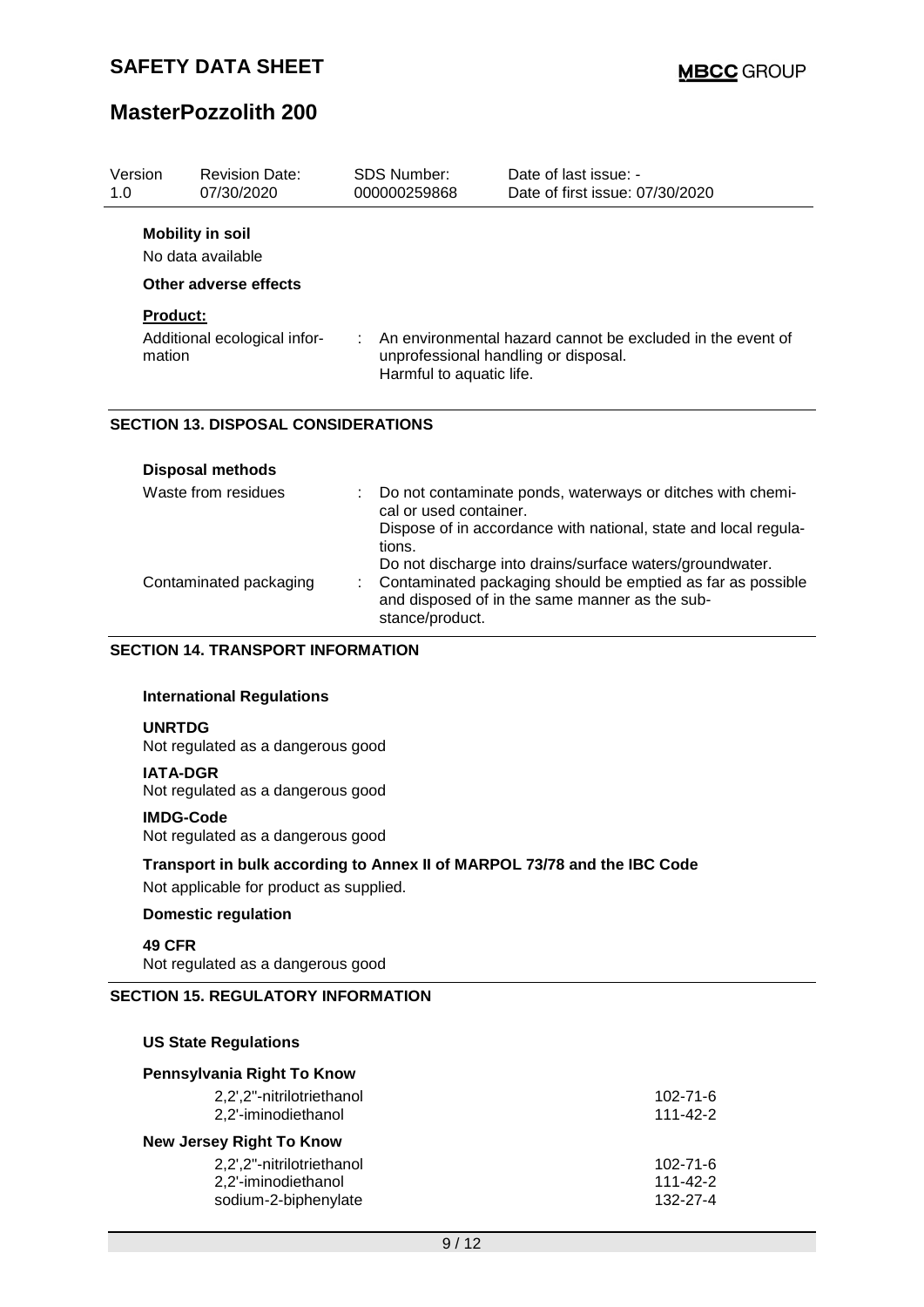| SDS Number:<br>Version<br><b>Revision Date:</b><br>07/30/2020<br>000000259868<br>1.0 | Date of last issue: -<br>Date of first issue: 07/30/2020 |
|--------------------------------------------------------------------------------------|----------------------------------------------------------|
|--------------------------------------------------------------------------------------|----------------------------------------------------------|

#### **California Prop. 65**

WARNING: This product can expose you to chemicals including 2-phenylphenol (ISO)biphenyl-2 ol; 2-hydroxybiphenyl, which is/are known to the State of California to cause cancer. For more information go to www.P65Warnings.ca.gov.

#### **The ingredients of this product are reported in the following inventories:**

TSCA **:** On the inventory, or in compliance with the inventory

### **SECTION 16. OTHER INFORMATION**



### **Full text of other abbreviations**

| 1-A)                                                               | 29 CFR 1910.1000 (Table Z- : OSHA - Table Z-1-A (29 CFR 1910.1000)                              |
|--------------------------------------------------------------------|-------------------------------------------------------------------------------------------------|
| 1)                                                                 | 29 CFR 1910.1000 (Table Z- : OSHA - Table Z-1 (Limits for Air Contaminants) 29 CFR<br>1910.1000 |
| <b>ACGIH</b>                                                       | : USA. ACGIH Threshold Limit Values (TLV)                                                       |
| <b>ACGIHTLV</b>                                                    | : American Conference of Governmental Industrial Hygienists -<br>threshold limit values (US)    |
| <b>NIOSH</b>                                                       | : NIOSH Pocket Guide to Chemical Hazards (US)                                                   |
| <b>NIOSH REL</b>                                                   | : USA. NIOSH Recommended Exposure Limits                                                        |
| OSHA P0                                                            | : USA. OSHA - TABLE Z-1 Limits for Air Contaminants -<br>1910.1000                              |
| OSHA Z-1                                                           | : USA. Occupational Exposure Limits (OSHA) - Table Z-1 Lim-<br>its for Air Contaminants         |
| 29 CFR 1910.1000 (Table Z- : Ceiling Limit Value:<br>$1-A$ ) / CLV |                                                                                                 |
| 1-A) / TWA value                                                   | 29 CFR 1910.1000 (Table Z- : Time Weighted Average (TWA):                                       |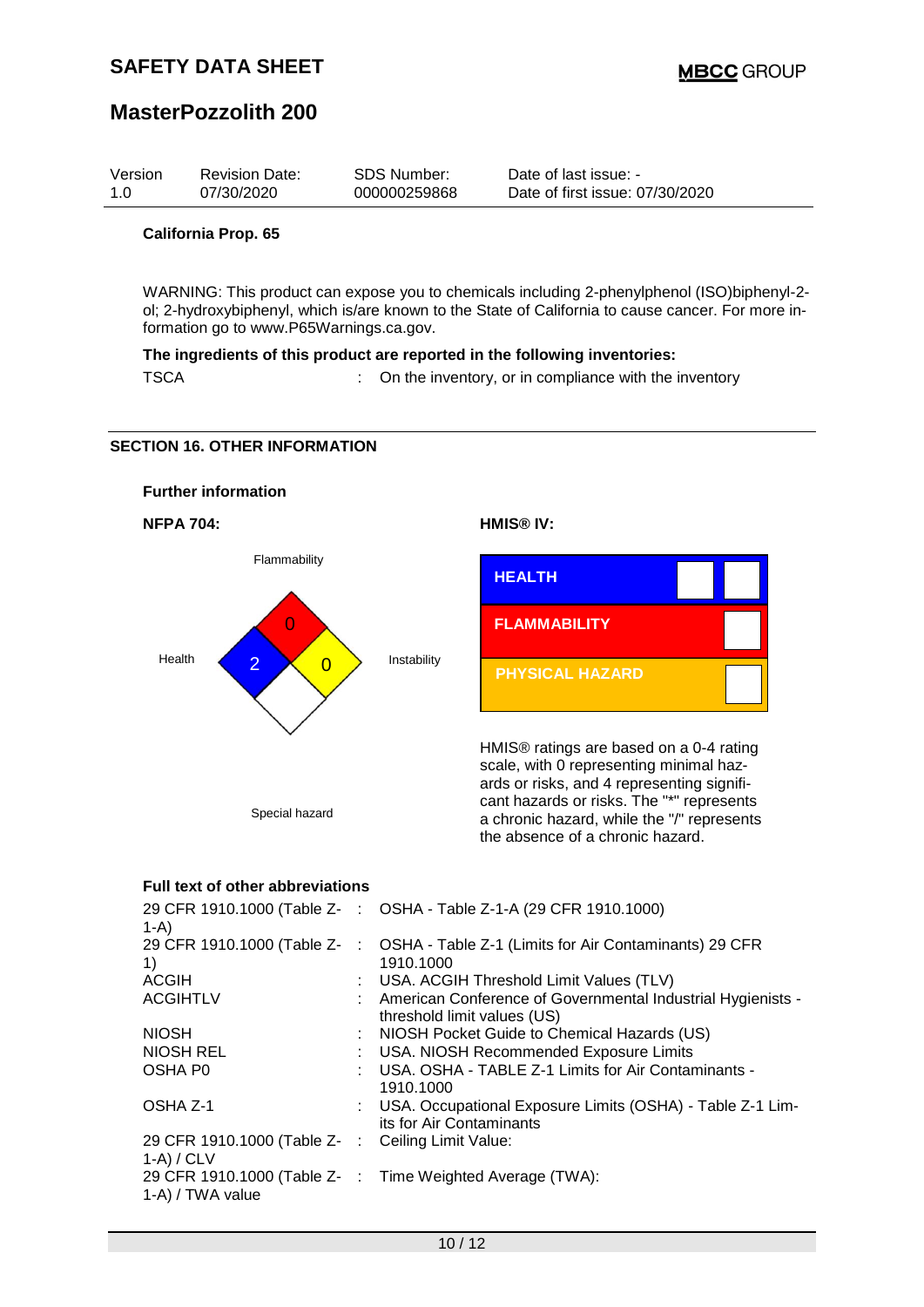| Version<br>1.0 | <b>Revision Date:</b><br>07/30/2020 |   | <b>SDS Number:</b><br>000000259868                      | Date of last issue: -<br>Date of first issue: 07/30/2020                                       |
|----------------|-------------------------------------|---|---------------------------------------------------------|------------------------------------------------------------------------------------------------|
|                | 1) / PEL                            |   | 29 CFR 1910.1000 (Table Z- : Permissible exposure limit |                                                                                                |
|                | ACGIH / TWA                         |   | : 8-hour, time-weighted average                         |                                                                                                |
|                | ACGIH / C                           |   | $\therefore$ Ceiling limit                              |                                                                                                |
|                | <b>ACGIHTLV / CLV</b>               |   | : Ceiling Limit Value:                                  |                                                                                                |
|                | ACGIHTLV / Skin Designa-            |   | : Skin Designation:                                     |                                                                                                |
|                | tion                                |   |                                                         |                                                                                                |
|                | ACGIHTLV / TWA value                | ÷ | Time Weighted Average (TWA):                            |                                                                                                |
|                | NIOSH / Ceil_Time                   |   |                                                         | Ceiling Limit Value and Time Period (if specified):                                            |
|                | NIOSH / REL value                   |   |                                                         | : Recommended exposure limit (REL):                                                            |
|                | NIOSH REL / TWA                     |   |                                                         | : Time-weighted average concentration for up to a 10-hour<br>workday during a 40-hour workweek |
|                | NIOSH REL / C                       |   |                                                         | Ceiling value not be exceeded at any time.                                                     |
|                | OSHA P0 / TWA                       |   | 8-hour time weighted average                            |                                                                                                |
|                | OSHA P0/C                           |   | Ceiling limit                                           |                                                                                                |
|                | OSHA Z-1 / TWA                      |   | : 8-hour time weighted average                          |                                                                                                |

AICS - Australian Inventory of Chemical Substances; ASTM - American Society for the Testing of Materials; bw - Body weight; CERCLA - Comprehensive Environmental Response, Compensation, and Liability Act; CMR - Carcinogen, Mutagen or Reproductive Toxicant; DIN - Standard of the German Institute for Standardisation; DOT - Department of Transportation; DSL - Domestic Substances List (Canada); ECx - Concentration associated with x% response; EHS - Extremely Hazardous Substance; ELx - Loading rate associated with x% response; EmS - Emergency Schedule; ENCS - Existing and New Chemical Substances (Japan); ErCx - Concentration associated with x% growth rate response; ERG - Emergency Response Guide; GHS - Globally Harmonized System; GLP - Good Laboratory Practice; HMIS - Hazardous Materials Identification System; IARC - International Agency for Research on Cancer; IATA - International Air Transport Association; IBC - International Code for the Construction and Equipment of Ships carrying Dangerous Chemicals in Bulk; IC50 - Half maximal inhibitory concentration; ICAO - International Civil Aviation Organization; IECSC - Inventory of Existing Chemical Substances in China; IMDG - International Maritime Dangerous Goods; IMO - International Maritime Organization; ISHL - Industrial Safety and Health Law (Japan); ISO - International Organisation for Standardization; KECI - Korea Existing Chemicals Inventory; LC50 - Lethal Concentration to 50 % of a test population; LD50 - Lethal Dose to 50% of a test population (Median Lethal Dose); MARPOL - International Convention for the Prevention of Pollution from Ships; MSHA - Mine Safety and Health Administration; n.o.s. - Not Otherwise Specified; NFPA - National Fire Protection Association; NO(A)EC - No Observed (Adverse) Effect Concentration; NO(A)EL - No Observed (Adverse) Effect Level; NOELR - No Observable Effect Loading Rate; NTP - National Toxicology Program; NZIoC - New Zealand Inventory of Chemicals; OECD - Organization for Economic Co-operation and Development; OPPTS - Office of Chemical Safety and Pollution Prevention; PBT - Persistent, Bioaccumulative and Toxic substance; PICCS - Philippines Inventory of Chemicals and Chemical Substances; (Q)SAR - (Quantitative) Structure Activity Relationship; RCRA - Resource Conservation and Recovery Act; REACH - Regulation (EC) No 1907/2006 of the European Parliament and of the Council concerning the Registration, Evaluation, Authorisation and Restriction of Chemicals; RQ - Reportable Quantity; SADT - Self-Accelerating Decomposition Temperature; SARA - Superfund Amendments and Reauthorization Act; SDS - Safety Data Sheet; TCSI - Taiwan Chemical Substance Inventory; TSCA - Toxic Substances Control Act (United States); UN - United Nations; UNRTDG - United Nations Recommendations on the Transport of Dangerous Goods; vPvB - Very Persistent and Very Bioaccumulative

Revision Date : 07/30/2020